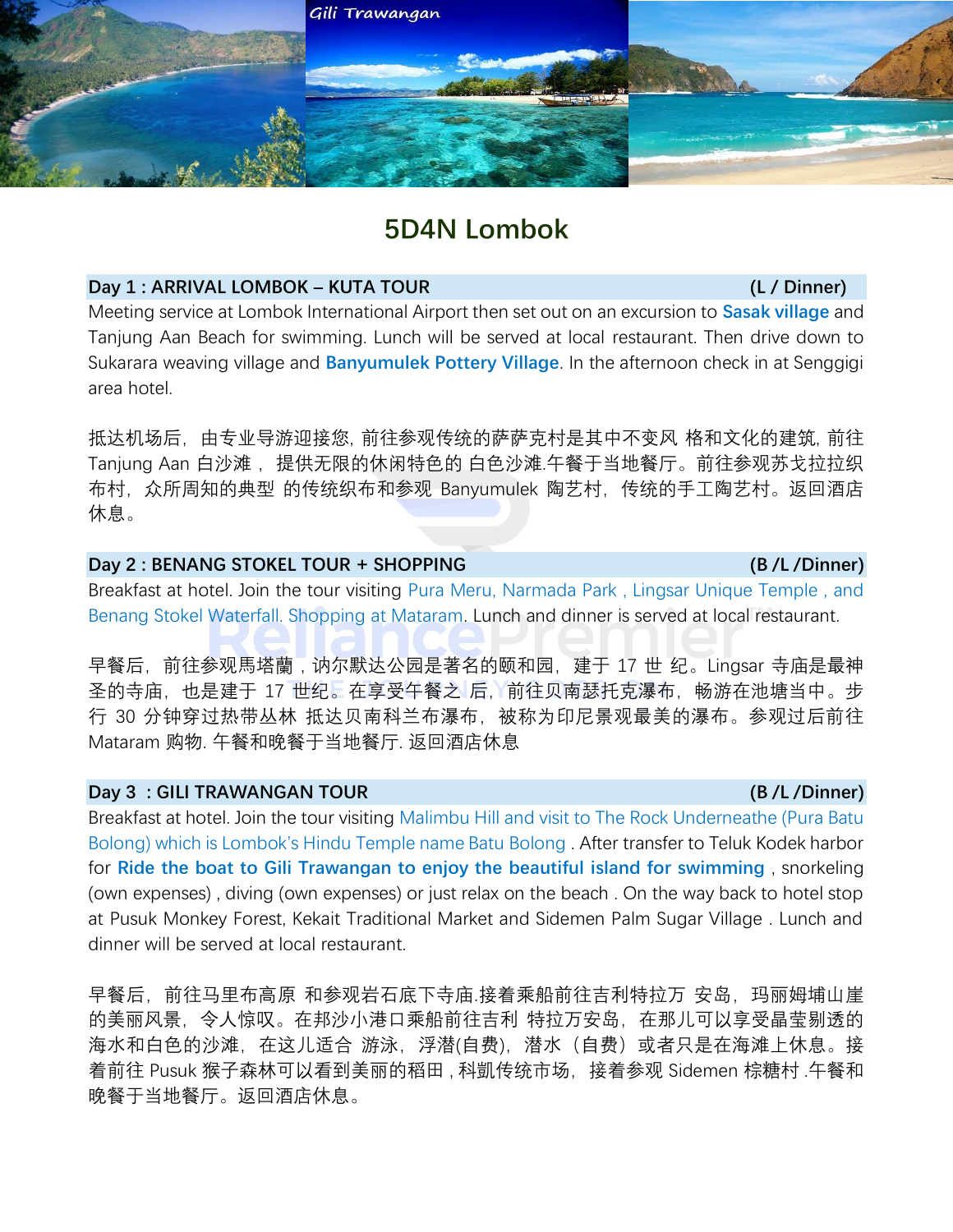#### **Day 4 : PINK BEACH TOUR (B/L/Dinner)**

Breakfast at hotel. Join the tour visiting **Tanjung Luar Harbour** then cruise the boat to Pink Beach. Lunch at local restaurant. In the afternoon back to hotel. And dinner will be served at local restaurant.

在酒店享用早餐。参观 Tanjung Luar Harbour 的游览,然后乘船游览粉 红海滩。在当地餐厅享 用午餐。下午回酒店。晚餐将在当地餐厅。

# **Day 5** Airport Transfer Out to Lombok **(Breakfast) (Breakfast)**

After breakfast, pick up from hotel and airport transfer to Lombok International Airport.

早餐后,自由活动至送往机场启程回国, 结束愉快旅程。

# **PACKAGE INCLUSIONS**

- 4 Nights stay at hotel of choice
- Daily breakfast at hotel
- · Return airport transfer
- Tour as per itinerary
- · Lunch and Dinner at local restaurant
- · Entrance fee
- **English/Driver Cum Guide** 
	- RNEY GOES ON
- Private Coach Services

#### **PACKAGE EXCLUSIONS**

- All personal expenses; porterage, bar & laundry
- Travel insurance coverage i-e RM40/pax
- High season surcharge, Public Holiday, Festival Season, Convention Week [if applicable]

|                                                                                                                | Email : info@reliancepremiertravel.com // reliancepremiertravel@gmail.com |
|----------------------------------------------------------------------------------------------------------------|---------------------------------------------------------------------------|
| Telestrian in the state of the state of the state of the state of the state of the state of the state of the s | $+603 - 90748699$                                                         |
|                                                                                                                | Fax: $+603 - 90748599$                                                    |
|                                                                                                                | $H/P$ : $+6016-2224621$                                                   |
|                                                                                                                | Website: www.reliancepremiertravel.com                                    |